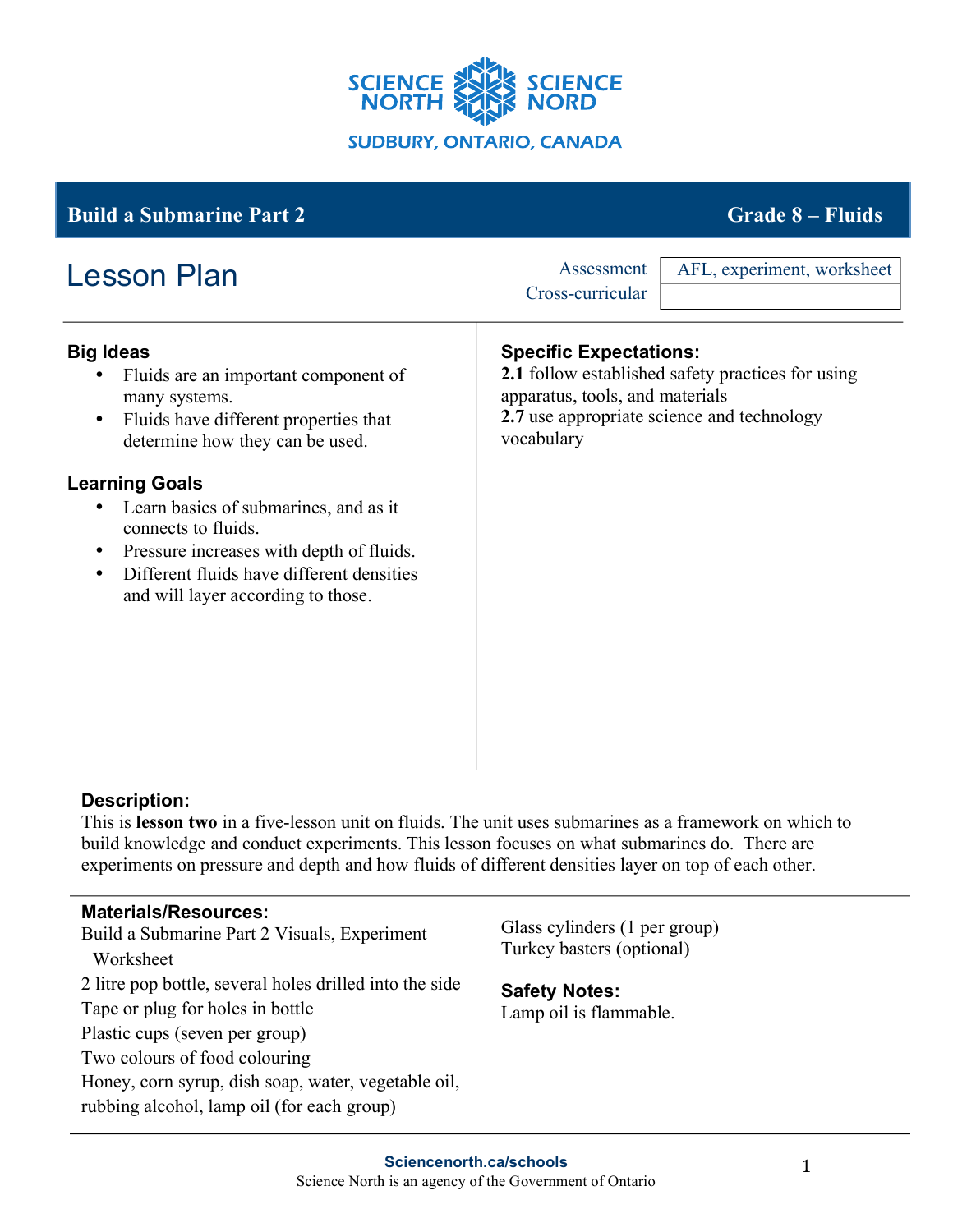## **Introduction**

#### **Submarines**

Use Build a Submarine Part 2 Visuals to discuss.

- **Slide 2-4:** What is a submarine? Discuss with class. Show some images.
- How do submarines dive?
	- o Take guesses / discuss
	- o Here is a video that you can use to supplement: https://www.youtube.com/watch?v=yb3e4IegeJ0
	- o **Slide 5:** Basically the submarine has to become DENSER as a whole than the same volume of water would be. There is a lot of air in a sub (less dense than water). It is built with enough air pockets that the heavy steel hull stays afloat. If you fill the ballast tanks with water though then the sub sinks. To rise up again the ballast tanks have to be re-filled with air (pressurized air is pumped into the ballast tanks).
- Other cool submarine facts:
	- o May have crews of over 100!
	- o Used for exploration, research, salvage, and of course as warships
	- o Periscopes are used to peak at the surface from under the water.
	- o Nuclear subs can stay under water longer and travel at greater speeds than diesel ones. Nuclear power is so useful because it does not require oxygen to burn so such a motor does not use up the air in the vessel. Some subs can stay underwater for several months!
	- o Subs use torpedoes in warfare.
	- o The hull of submarines is made of titanium or steel, as it has to resist being crushed by the tremendous pressure of the water as it dives deeper.
	- o Submarines have dived to the deepest spots in the ocean such as the Marianas Trench.

### **Action**

### **Changing Pressure with Depth (Demo)**

A submarine has to be able to withstand tremendous pressure. Why is that? Let's find out what happens to water pressure as you increase the depth of it.

- This is a simple demo to show how the pressure increases with depth in a fluid. It can be done as an activity if you wish of course.
- Take a 2L pop bottle (or similar) and drill several small holes into its side at varying depths (e.g. one low, one medium, one high).
- Temporarily plug the holes (e.g. with tape, or just holding a finger on it) and fill up with water.
- Remove plugs from holes and let the water escape (over a basin of some sort!)
- **Observe each water stream. What does it tell you about the pressure?** (The more water is above any hole the farther out the water shoots – showing that it has more pressure).
- Repeat if desired.